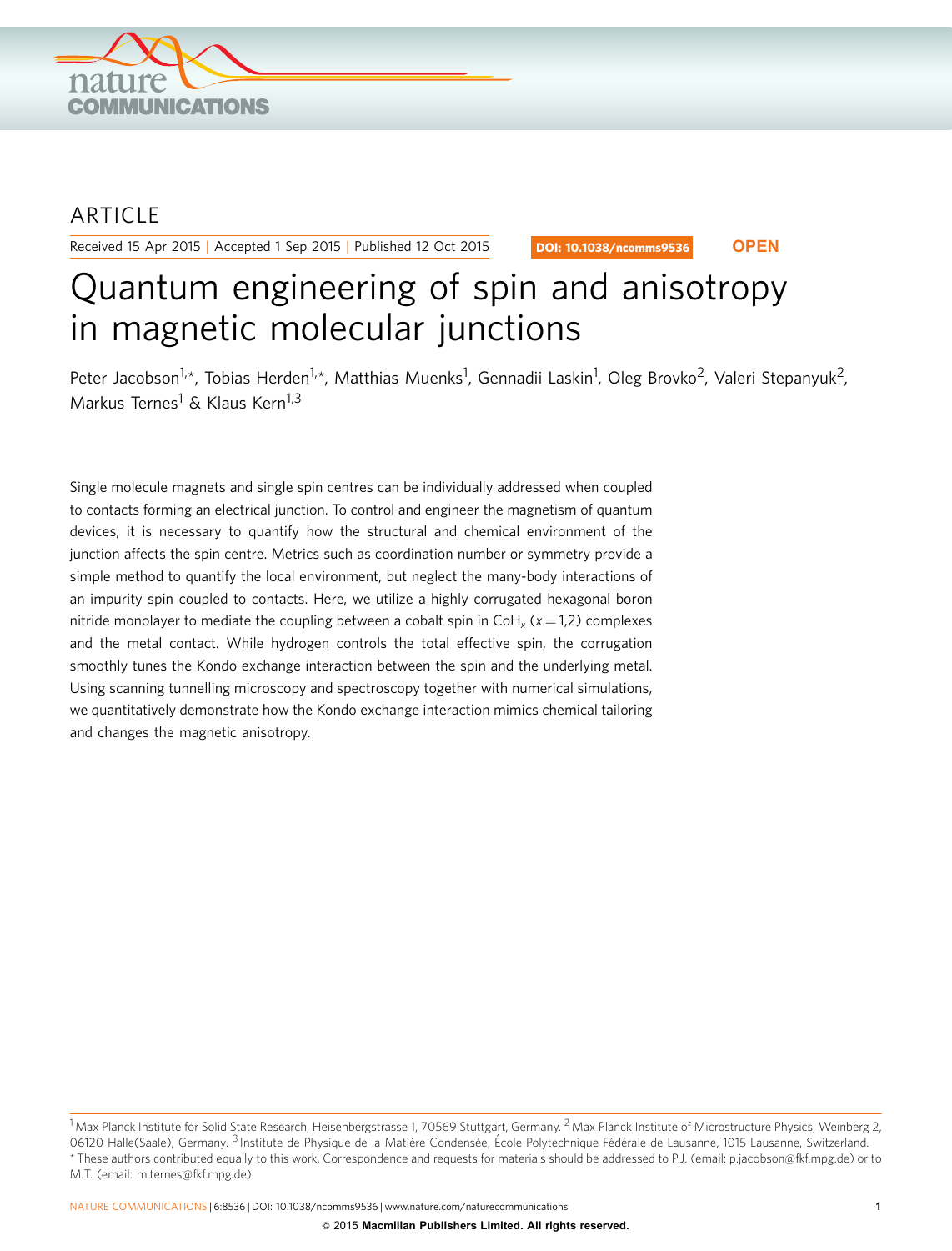<span id="page-1-0"></span>**Example 12** agnetic anisotropy defines the stability of a spin in a preferred direction<sup>1–3</sup>. For adatoms on surfaces, the low coordination number and changes in hybridization can lead to dramatic enhancement of magnetic preferred direction<sup>[1–3](#page-4-0)</sup>. For adatoms on surfaces, the low lead to dramatic enhancement of magnetic anisotropy<sup>[2–5](#page-4-0)</sup>. Surface adsorption site and the presence of hydrogen has been shown to alter the magnetic anisotropy of adatoms on bare and graphene covered  $Pt(111)^{6-8}$ . Furthermore, the exchange interaction and strain has been invoked for  $3d$  adatoms on  $Cu<sub>2</sub>N$  islands where the adatom position on the island affects the observed magnetic anisotropy<sup>9,10</sup>. Studies on single molecule magnets (SMMs) containing 3d or 4f spin centres have revealed that chemical changes to the ligands surrounding the spin affect the magnetic anisotropy $11-13$ . However, the most important factor for maintaining magnetic anisotropy in SMMs is a low coordination environment and a high axial symmetry<sup>3,14,15</sup>.

Magnetic anisotropy is not guaranteed in SMMs or single spin centres on coupling to contacts<sup>[9,16](#page-4-0)</sup>. The spin interacts with the electron bath through the exchange interaction leading to a finite state lifetime and the decay of quantum coherence $17,18$ . Additionally, the scattering of the spin with the electron bath results in an energy renormalization of the spin's eigenstate energy levels, similar to the case of a damped harmonic  $oscillator<sup>17</sup>$ . In practice, this leads to a net reduction of the magnetic anisotropy, pushing the system closer to a Kondo state. At the heart of the Kondo effect are spin-flip scattering processes between localized states at the impurity spin and delocalized states in the bulk conduction band, resulting in the formation of a correlated quantum state<sup>[19](#page-4-0)</sup>. The Kondo regime is reached when the magnetic moment of the impurity spin is screened by the electron bath, with the exchange interaction defining the relevant energy scale, the Kondo temperature  $(T_K)$ . High-spin systems with a total spin  $S > \frac{1}{2}$  have the potential for both magnetic anisotropy and the Kondo effect<sup>20,21</sup>. Thus, the Kondo exchange interaction with the electron bath can force the impurity spin into a competing Kondo state, where antiferromagnetic coupling with the reservoir reduces or even quenches the magnetic moment. The outcome of this competition can be determined in local transport measurements, but few quantitative measures of this competition exist.

Here, we study  $\text{CoH}_x$  complexes coupled to a spatially varying template, the hexagonal boron nitride (h-BN) moiré on Rh(111), to observe, model and quantify how the environment influences magnetic anisotropy. The h-BN monolayer, a wide bandgap twodimensional material, decouples and mediates the interactions between  $CoH<sub>x</sub>$  and the underlying Rh metal while lattice mismatch leads to a spatial corrugation resulting in an enlarged unit cell with 3.2 nm periodicity corresponding to 13 BN units on top of 12 Rh atoms $^{22,23}$ . The local adsorption configuration of  $CoH<sub>x</sub>$  on the h-BN is conserved across the moiré unit cell, with the large number of inequivalent adsorption sites allowing us to explore how hybridization affects magnetic anisotropy. To complement our experimental observations, we model transport through the  $CoH_x$  complexes using Hamiltonians that incorporate magnetic anisotropy as well as coupling to the environment. This is accomplished by parameterizing the environment through use of a dimensionless coupling constant  $-J\rho_0$ , describing the strength of the Kondo exchange interaction, - J, between the localized spin and the electron density  $\rho_0$  of the substrate near the Fermi level.

### Results

STM topography and local spectroscopy. Figure 1a shows a representative scanning tunnelling microscopy (STM) topograph of the h-BN/Rh(111) moiré with isolated CoH<sub>x</sub> ( $x = 1,2$ ) complexes, line profiles across the h-BN indicate  $\text{CoH}_x$  can adsorb at



Figure 1 | CoH<sub>x</sub> adsorbed on a h-BN/Rh(111) surface. (a) Constant current STM topography with three  $\text{CoH}_x$  complexes (protrusions) adsorbed on different sites (15  $\times$  7 nm<sup>2</sup> image size, V = -100 mV, I = 20 pA, T = 1.4 K). High-symmetry points of the moiré are marked by the white overlay. (b) Sketch of the atom positions for the adsorption of CoH. The h-BN registry with Rh(111) shifts across the moiré unit cell with three highsymmetry sites: at the valley site (v) the Rh is directly underneath the N, whereas for the two unequal rim sites ( $r_1$  and  $r_2$ ) changes in the registry and distance to the surface are observed.  $(c)$  Line profiles along the dashed lines indicated in **a** show two CoH<sub>x</sub> systems with adsorption sites  $r_1$  and v (red line) and a h-BN reference cut (blue line, offset by 0.5 Å). (d) Differential conductance (dl/dV) curves versus bias voltage of three different  $\text{CoH}_x$ systems (Stabilization set point:  $I = 500 \text{ pA}$ ,  $V = -15 \text{ mV}$ ,  $T = 1.4 \text{ K}$ , curves vertically offset for clarity). The upper curve (grey) shows a spin-½ Kondo resonance centred at zero bias. The two lower curves (red and blue) show step-like conductance increases symmetric around zero bias indicating a spin-1 system. Solid black lines are least-square fits using a perturbative transport model.

multiple positions within the moiré (Fig. 1b)<sup>[24](#page-4-0)</sup>. On these CoH<sub>x</sub> complexes we measure the differential conductance (dI/dV) against the applied bias voltage V between tip and sample at lowtemperature ( $T = 1.4$  K) and zero magnetic field ( $B = 0$  T, details see Methods section). The spectra can be divided into two broad classes: a sharp peak centred at zero bias or two symmetric steps of increasing conductance at well-defined threshold energies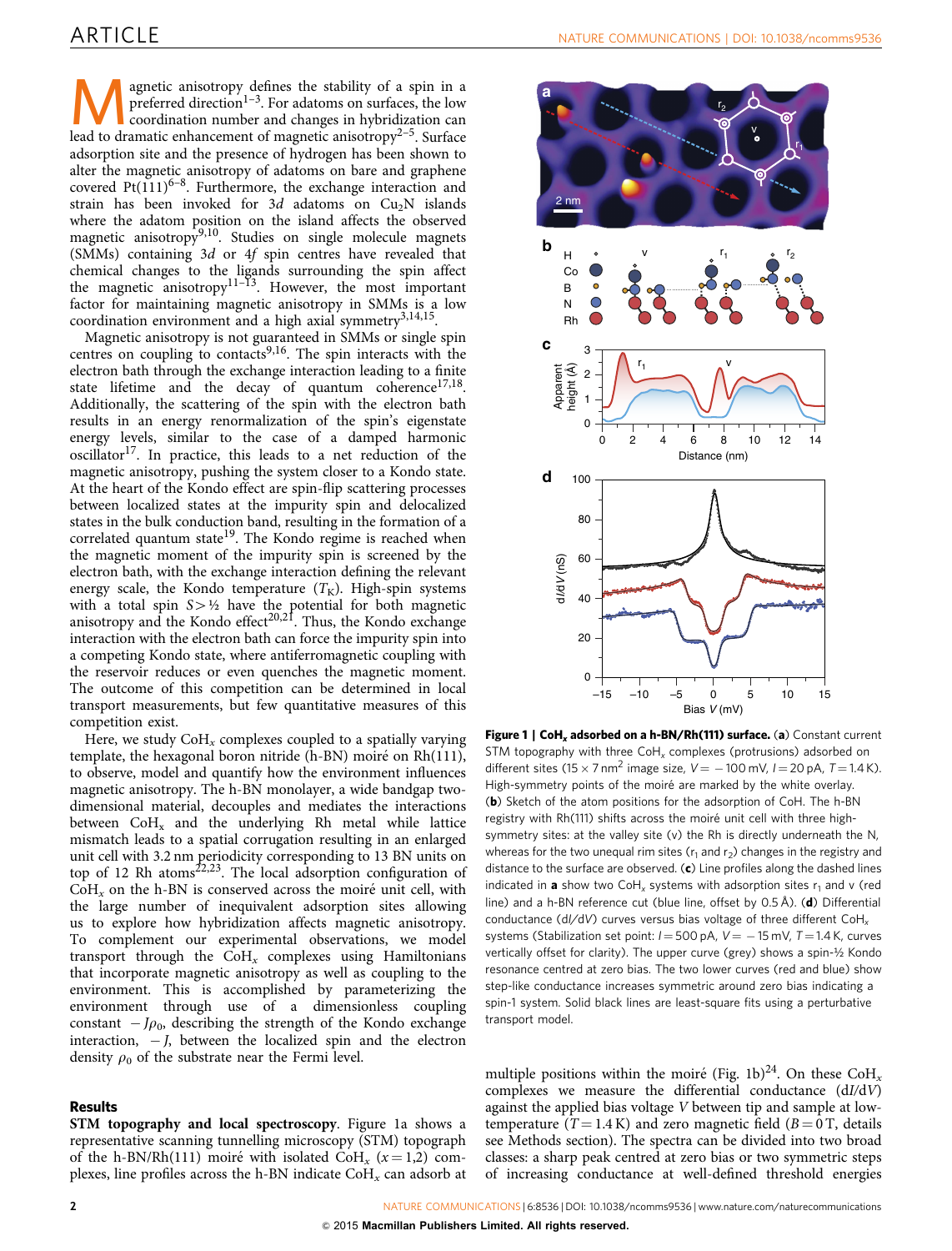([Fig. 1d\)](#page-1-0). The peak at zero bias is consistent with a spin-½ Kondo resonance while the steps correspond to the onset of inelastic excitations from the magnetic ground state to excited states. The observation of two steps hints at a spin-1 system with zero field splitting. The two lower spectra [\(Fig. 1d](#page-1-0); red and blue curves) are measured on CoH at different parts of the moiré and share the same characteristics but the step positions vary.

Adsorption site and magnetic moments by DFT. We employ density functional theory (DFT) to correlate the magnetic properties of  $CoH<sub>x</sub>$  with the local adsorption configuration. Our calculations (see Methods section, Supplementary Fig. 1 and Supplementary Note 1) show that adsorption in the BN hexagon, that is, hollow site, is preferable for bare Co. The addition of hydrogen shifts the preferred adsorption site to N, with the hollow site adsorption energy consistently higher. For CoH complexes the preferred hydrogen position was found to be either exactly on top of Co or tilted towards the nearest B atom (Fig. 2a). An important consequence of the N adsorption site is the linear crystal field acting on the cobalt (that is, N–Co–H) removing the fivefold degeneracy of the d-levels (Fig. 2b).

In Fig. 2c the spin-resolved, symmetry decomposed local density of states of CoH and CoH<sub>2</sub> adsorbed in the h-BN valley



Figure 2 | CoH and CoH<sub>2</sub> density of states. (a) Ball and stick model of the adsorption of CoH on h-BN. The linear adsorption geometry of CoH on the N atom is emphasized and marks the main (axial) magnetic anisotropy (D) along the  $z$ -axis. Additional transverse anisotropy  $(E)$  in the  $x$ -y plane further breaks the symmetry. (b) Schematic linear crystal field splitting diagram for the  $3d^8$  shell of Co highlighting the origin of the axial (D) and transverse (E) magnetic anisotropy. The magnetic ground state is an antisymmetric superposition of  $m_{z}= \vert +1 \rangle$  and  $\vert -1 \rangle$  states ( $m_{z}$  is the magnetic moment in units of the reduced Planck constant  $\hbar$  in z-direction), the first excited state is the symmetric superposition, and the second excited state is  $m_z = |0\rangle$ . (c) Plots of the majority and minority spin projected density of states (PDOS) for CoH and CoH<sub>2</sub>. The difference in majority and minority spin spectral weights indicate that CoH has a total spin  $S = 1$  and CoH<sub>2</sub> has  $S = 1/2$ . Plot of the asymmetry between majority and minority PDOS for CoH adsorbed on N at the  $r_1$  (d) and v (e) highsymmetry points.

are plotted. The atomic  $d$ -levels are exchange-split roughly  $1.2 \text{ eV}$ due to the intrinsic Stoner exchange giving a bare Co adatom a magnetic moment of 2.2 Bohr magnetons  $(\mu_B)$ . Formation of CoH leads to hybridization of the H sp orbitals and the Co  $d_z^2$ orbitals, slightly reducing the magnetic moment to  $2.0 \mu_B$ , equivalent to a  $3d^8$  configuration (Fig. 2b). The second hydrogen changes the picture significantly, with the sp-d hybridization sufficient to bring the Co d-levels closer together, reducing the magnetic moment to 1.2  $\mu_B$  resulting in a 3d<sup>9</sup> configuration. Addition of a third hydrogen results in a complete quenching of the magnetic moment. Therefore, from the combination of our spectroscopic observations and DFT calculations we identify CoH as an effective spin-1 and  $CoH<sub>2</sub>$  as spin- $\frac{1}{2}$  system.

Figure 2d,e shows the spin density distribution for CoH in a N adsorption configuration at two high-symmetry points of the moiré. The strong vertical bond between Co and N leads to an effective spin-polarization along this axis and can be expected to provide the system with out-of-plane magnetic anisotropy. The hydrogen is not rigidly pinned to the cobalt and tilting of the hydrogen combined with the underlying lattice mismatch reduces the  $C_{3v}$  symmetry and introduces small shifts in the  $d_{xz}$ ,  $d_{yz}$  levels producing a non-negligible in-plane component of the anisotropy.

Local spectroscopy in magnetic fields. To model the experimentally observed tunnelling spectra and to determine the magnetic anisotropy we use a phenomenological spin Hamiltonian including the Zeeman energy and magnetic anisotropy:

$$
\widehat{H} = g\mu_B \vec{\mathbf{B}} \cdot \hat{\mathbf{S}} + D\hat{S}_z^2 + E\left(\hat{S}_x^2 - \hat{S}_y^2\right),\tag{1}
$$

with  $g$  as the gyromagnetic factor,  $\vec{B}$  the magnetic field,  $\hat{\mathbf{S}} = (\hat{\mathbf{S}}_x, \hat{\mathbf{S}}_y, \hat{\mathbf{S}}_z)$  the total spin operator, and D and E as the axial and transverse magnetic anisotropy<sup>9,10,25-27</sup>. Transport through the junction is calculated using a Kondo-like interaction  $\hat{\sigma} \cdot \hat{S}$ between the tunnelling electrons and the localized spin system, with  $\hat{\sigma}$  as the standard Pauli matrices. We account for scattering up to third order in the matrix elements by considering additional exchange processes between the localized spin and substrate electrons of the form[28,29](#page-4-0) (Supplementary Fig. 2, Supplementary Note 2):

$$
\frac{1}{2}J\rho_0\widehat{\boldsymbol{\sigma}}\cdot\widehat{\mathbf{S}}.\tag{2}
$$

to confirm the magnetic origin of the spectroscopic features in CoH and CoH2, we measure the differential conductance at magnetic fields up to 14 T normal to the surface. [Figure 3c](#page-3-0) shows experimental spectra taken over one  $CoH<sub>2</sub>$  complex and [Fig. 3d](#page-3-0) the model calculations for the Kondo resonance. Applying an external magnetic field introduces Zeeman splitting to the spin–½ system [\(Fig. 3a\)](#page-3-0). At low magnetic fields, 2.5 T, the peak broadens and the differential conductance of the resonance is reduced. Increasing the field to 5 T, a clear splitting of the Kondo resonance is observed. For the highest fields, the degeneracy of the spin-½ state is effectively lifted, resulting in a strong reduction of the Kondo resonance and the appearance of an inelastic excitation gap. We can reproduce the peak and its splitting by our perturbative model [\(Fig. 3d](#page-3-0)) even though at high fields the peak-like conductance is weaker in the experimental data than expected from the model calculation. This indicates that the Kondo temperature of the system lies close to the base temperature of our experiment<sup>29</sup>.

Increasing the external magnetic field has two effects on the spin-1 CoH; Zeeman splitting separates the steps and the ratio between inner and outer conductance step height decreases ([Fig. 3g](#page-3-0)). At zero field, the ground and first excited states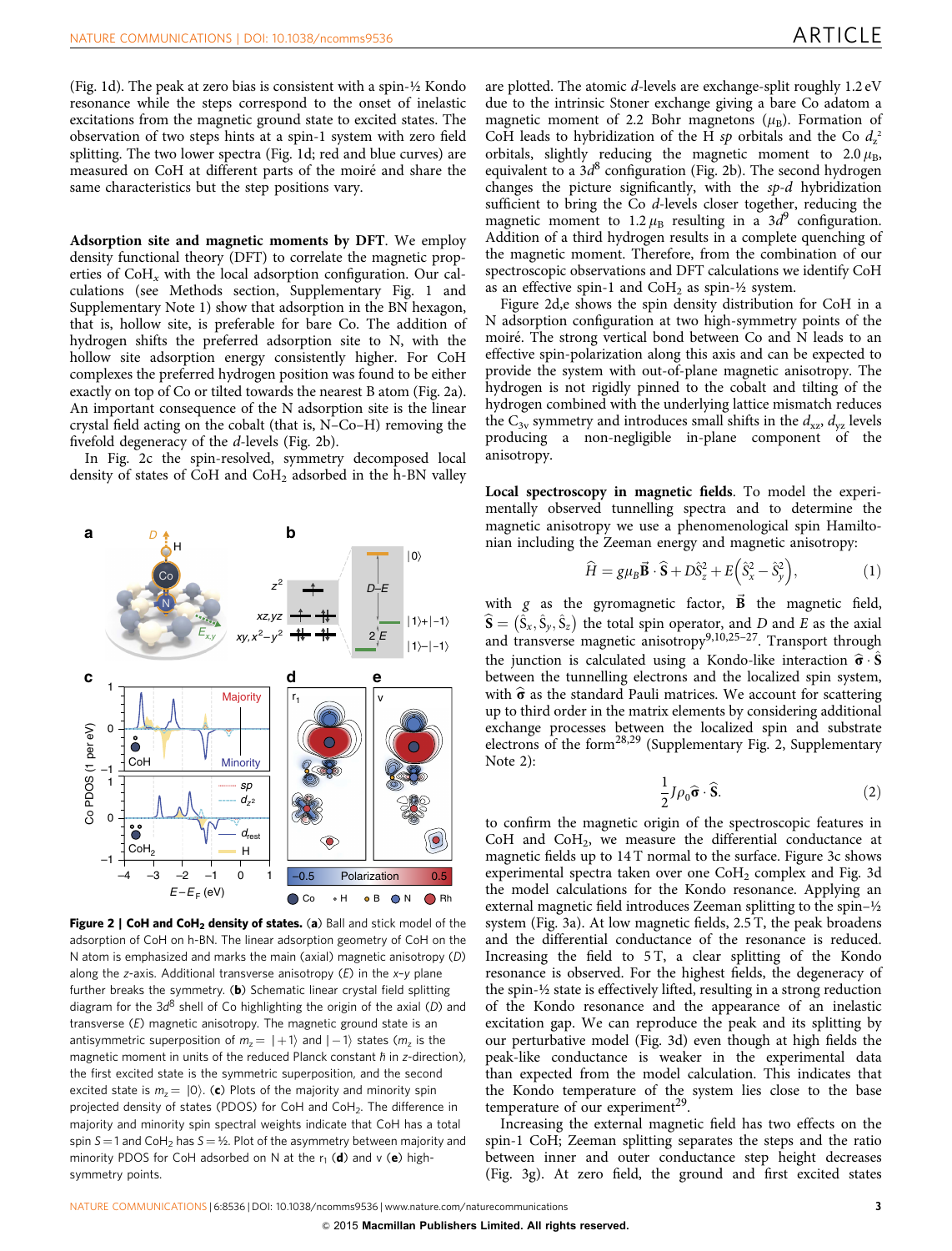<span id="page-3-0"></span>

Figure 3 | Magnetic field behaviour of CoH<sub>2</sub> and CoH. (a) Zeeman splitting of the spin- $\frac{1}{2}$  states of a CoH<sub>2</sub> complexin magnetic field. Dots mark the energy differences as determined by least-square fits of the perturbation model to the experimental data in  $(c)$ . The regression line corresponds to a gyromagnetic factor  $q = 2.0 \pm 0.1$ . (b) Sketch of the CoH<sub>2</sub> complex adsorbed on a N site.  $(c)$  Evolution of the differential conductance of a  $C_0H_2$  complex in an external magnetic field normal to the surface  $(B = 0, 2.5, 5, 10$  and 14 T;  $T = 1.4$  K). (d) Simulated spectra using a third order perturbation model and a constant coupling to the substrate of  $-J\rho_0$  = 0.1 and  $g$  = 2.0. (e) Sketch of the spin-1 CoH complex adsorbed on a N site. (f) State energy evolution in magnetic field along the out-of-plane anisotropy axis. Dots mark the experimentally determined step positions, full lines are the calculated eigenstate energies of the model Hamiltonian (see text) using magnetic anisotropy parameters of  $D = -4.8$  meV,  $E = 0.6$  meV and  $q = 2.2$ . (g) Evolution of the differential conductance of a CoH system in an external magnetic field normal to the surface ( $B = 0$ , 2.5, 5, 7.5, 10 and 14 T;  $T = 1.4$  K). (**h**) Simulated spectra using the parameter from (**f**) and  $-J\rho_0\!=\!0.1$ . The 14 T spectrum is shown together with a second order perturbation theory model, that is,  $\,$  –  $\,\rho_0^{}$   $\!=$  0 (dashed line), to highlight the necessity of third order contributions. Curves in  $(c,d)$  and  $(g,h)$ are shifted vertically for better visibility.

are a superposition of  $m_z= \hspace{.05cm} |+1\rangle$  and  $| -1\rangle$  states, applying a magnetic field reduces the spin mixing and leads towards a  $|+1\rangle$ ground and  $\vert -1 \rangle$  excited state. This accounts for the reduction of the inner step with increased magnetic field, as the transition between ground and first excited state becomes less probable because it would require a change in  $m<sub>z</sub>$  of two. Reverting to a purely second order simulation, large deviations are observed at both steps, evidence that coupling of the spin to the substrate conduction electron bath must be considered (Fig. 3h, dashed line). The experimental data fits excellently when including third order terms, that is, assuming a finite  $-J\rho_0$ , an out-of-plane anisotropy axis and  $g = 2.2 \pm 0.2$ .

Correlation between coupling and magnetic anisotropy. Evaluation of  $>30$  CoH complexes (Fig. 4a) shows no sharp distribution of the anisotropy parameters  $D$  and  $E$ . A transition of the main anisotropy axis into the surface plane occurs when  $3E>|D|$ , therefore we have only considered complexes with a clear out-of-plane anisotropy determined by the





(a) Experimentally determined  $D$  and  $E$  (red and blue dots) parameters plotted versus the coupling strength  $-J\rho_0$ . Full lines show the expected renormalization of D and E due to virtual coherences calculated with a Bloch-Redfield approach taking exchange scattering with the dissipative substrate electron bath into account. Shaded region shows the experimental uncertainty. (b) Computed differential conductance for different coupling strengths between the localized spin and the electrons of the substrate ranging from  $-J\rho_0 = 0$  to  $-J\rho_0 = 0.2$ . At stronger couplings  $(-J\rho_0>0)$  an increase of the outer step's shoulder is expected concomitant with a reduction of the energy position of the outer step. This is equivalent to a reduced anisotropy energy  $D$ . (c,d) Schematic diagram showing the effect of exchange. When the exchange coupling, J, between the local spin and the conduction electron bath is weak, a large magnetic anisotropy,  $D$ , is observed  $(c)$ . As exchange coupling to the substrate strengthens, the magnetic anisotropy is reduced driving the system closer to a Kondo state (d).

criterion  $(|D|)/(3E) > 1.5$ ; a representative spectrum with in-plane anisotropy is shown in Supplementary Fig. 3. By considering the values of  $-J\rho_0$  from our fits, we observe a correlation between the magnetic anisotropy and coupling with the substrate,  $-J\rho_0$ . The red branch in Fig. 4a shows that as the substrate coupling increases, the axial magnetic anisotropy decreases. These results are in line with predictions that increased coupling shifts energy levels. The solid red line shows the best fit to our data and follows the trend  $D = D_0(1 - \alpha (J \rho_0)^2)$ , where  $\alpha$  is a constant describing the bandwidth of the Kondo exchange interaction. The shaded red region accounts for the possible range of  $\alpha$  by considering an effective bandwidth of  $\omega_0 = 0.4$ –1.2 eV (see Supplementary Information). For  $0.1 < -J\rho_0 < 0.2$  the variation in magnetic anisotropy fits exceptionally well, but for small values of  $-J\rho_0$ , some spread in the axial anisotropy is observed. These fluctuations are not accounted for in our model and indicate that for small  $-I\rho_0$  additional factors such as strain or defects may contribute to the magnetic anisotropy. While the axial anisotropy shows clear dispersion, the transverse anisotropy is essentially constant (Fig. 4a, blue).

Figure 4b shows the influence of  $-J\rho_0$  on the tunnelling spectra calculated using a Bloch-Redfield approach to incorporate virtual correlations between the ground and excited states due to the coupling with the dissipative spin bath in the substrate assuming a flat density of states and an effective bandwidth of  $\omega_0 = 1 \text{ eV}$  (Supplementary Fig. 4, Supplementary Note 3)<sup>9,17,18</sup>. As  $-J\rho_0$  is increased, virtual correlations lead to renormalization and reduce the level splitting. This is observed experimentally as a reduction of the axial magnetic anisotropy. Furthermore, higher order scattering processes in the tunnelling influence the conductance leading to an enhanced shoulder at the outer energy step that changes the contours of the spectrum (Supplementary Fig. 5). The symmetric peaks shift towards zero bias as  $-J\rho_0$  increases indicating that correlations drive the anisotropic spin-1 system closer to the Kondo state. Figure 4c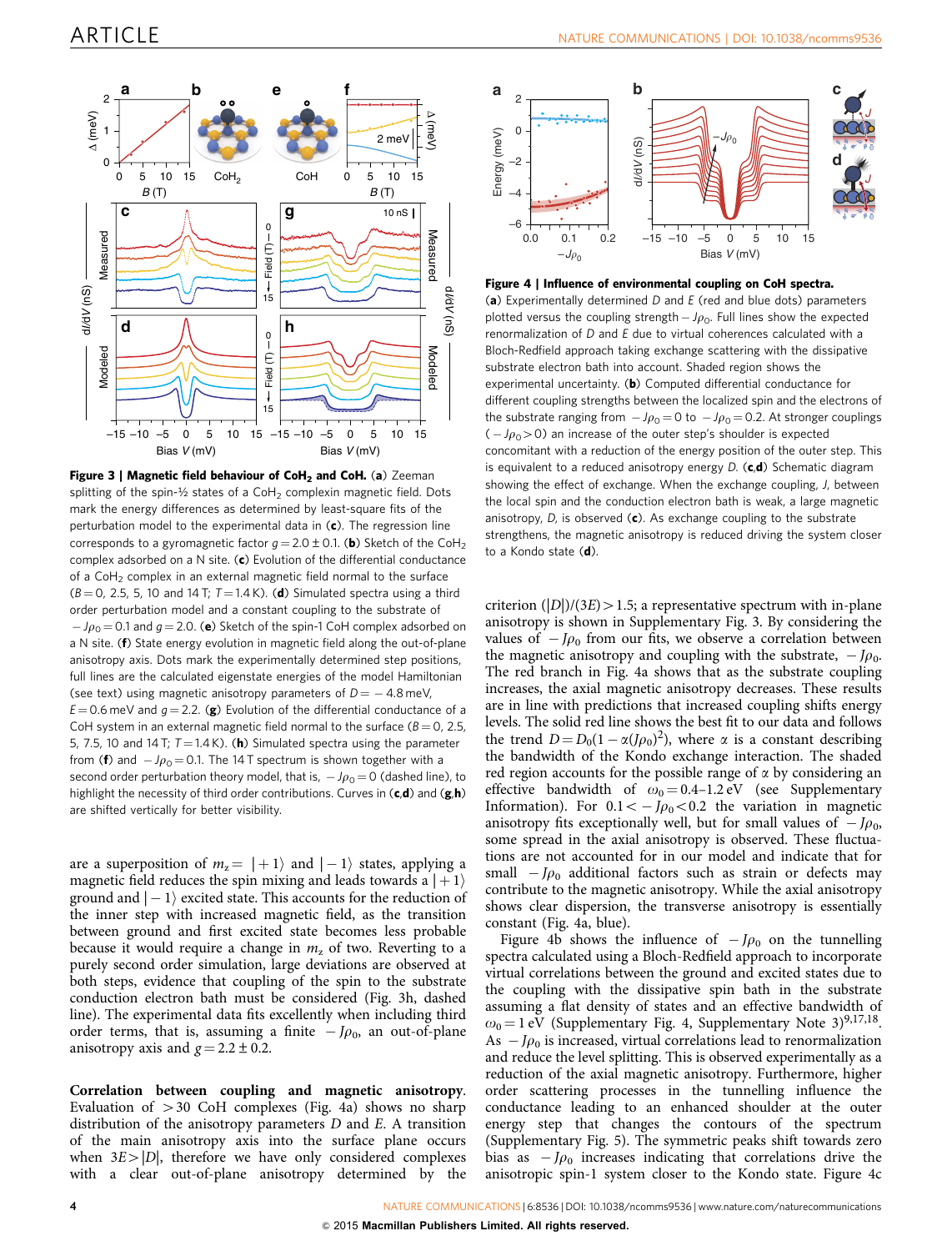<span id="page-4-0"></span>schematically depicts the observed trend, when the spin is weakly coupled to the conduction electrons the magnetic anisotropy is stabilized. Increasing the exchange interaction introduces correlations between the excited spin states and the conduction electrons, leading to a net reduction in the magnetic anisotropy ([Fig. 4d](#page-3-0)).

#### **Discussion**

In conclusion, our results show that the Kondo exchange interaction modulates the magnetic anisotropy of single spin CoH complexes. The role of exchange was quantitatively determined by exploiting the corrugated h-BN moiré structure. In conjunction with third order perturbation theory simulations, we extracted the precise values of the spin coupling to the environment and its influence on the magnetic anisotropy. Kondo exchange must be considered an additional degree of freedom—beyond local symmetry, coordination number and spin state—for spins connected to contacts. This parameter is nonlocal and therefore expected to be discernable at surfaces, in junctions and perhaps in bulk SMM materials.

#### **Methods**

**Sample preparation.** The Rh (111) surface was prepared by multiple cycles of argon ion sputtering and annealing to 1100 K. On the final annealing cycle borazine  $(B_3N_3H_6)$  was introduced at a pressure of  $1.2 \times 10^{-6}$  mbar for 2 min resulting in a monolayer h-BN film. Cobalt was deposited onto a cold,  $\sim$  20 K, h-BN surface via an electron beam evaporator. Hydrogen is the predominant component of the residual gas background and is responsible for the formation of the cobalt hydride complexes<sup>30,31</sup>.

Local spectroscopy. Scanning tunnelling experiments were performed on a homebuilt STM/AFM in ultra-high vacuum with a base temperature of 1.4 K and magnetic fields up to 14 T. All spectroscopic (dI/dV) measurements presented were obtained with an external lock-in amplifier and a modulation voltage of 0.2 mV applied to the bias voltage at a frequency of 799 Hz. The tunnelling set point before the feedback loop was disabled was  $V = -15 \,\mathrm{mV}$  and  $I = 500 \,\mathrm{pA}$ . Given the distinct spectroscopic fingerprints, that is, steps or peaks, we used spectroscopy to sort our data as either spin-1 or spin-½. In conjunction with the DFT calculations, we assign the spin- $\frac{1}{2}$  species as CoH<sub>2</sub> and spin-1 species as CoH. For measurements on the same adatoms in different external magnetic fields the tip was retracted while the field was ramped and allowed to settle for maximum stability. Supplementary Fig. 6 shows a bare Co adatom spectrum. Supplementary Fig. 7 shows an error analysis. Supplementary Fig. 8 shows a set point dependence.

Density functional calculations. First principles calculations have been carried out in the framework of the DFT as implemented in the Vienna Ab-initio Simu-<br>lation Package (VASP) code<sup>32,33</sup>. We use the projector augmented-wave technique<sup>34</sup> where the exchange and correlation were treated with the gradientcorrected PBE functional as formalized by Perdew, Burke and Ernzerhof<sup>3</sup> Hubbard U and J values were taken from self-consistent calculations and fitting to experiments to be  $U\!-\!J\!=\!3\,{\rm eV}$  (refs 36–38). Full details are presented as Supplementary Note 1, Supplementary Fig. 1 and Supplementary Tables 1 and 2.

#### References

- 1. Gatteschi, D. & Sessoli, R. Quantum tunneling of magnetization and related phenomena in molecular materials. Angew. Chem. Int. Ed. 42, 268-297 (2003).
- 2. Rau, I. G. et al. Reaching the magnetic anisotropy limit of a 3d metal atom. Science 344, 988–992 (2014).
- 3. Miyamachi, T. et al. Stabilizing the magnetic moment of single holmium atoms by symmetry. Nature 503, 242–246 (2013).
- 4. Heinrich, B. W. et al. Change of the magnetic coupling of a metal–organic complex with the substrate by a stepwise ligand reaction. Nano Lett. 13, 4840–4843 (2013).
- 5. Gambardella, P. et al. Giant magnetic anisotropy of single cobalt atoms and nanoparticles. Science 300, 1130–1133 (2003).
- Khajetoorians, A. A. et al. Spin Excitations Of Individual Fe atoms on Pt(111): impact of the site-dependent giant substrate polarization. Phys. Rev. Lett. 111, 157204 (2013).
- Dubout, Q. et al. Controlling the spin of Co atoms on Pt(111) by hydrogen adsorption. Phys. Rev. Lett. 114, 106807 (2015).
- 8. Donati, F. et al. Magnetic moment and anisotropy of individual Co atoms on graphene. Phys. Rev. Lett. 111, 236801 (2013).
- 9. Oberg, J. C. et al. Control of single-spin magnetic anisotropy by exchange coupling. Nat. Nanotechnol. 9, 64–68 (2013).
- 10. Bryant, B., Spinelli, A., Wagenaar, J. J. T., Gerrits, M. & Otte, A. F. Local control of single atom magnetocrystalline anisotropy. Phys. Rev. Lett. 111, 127203 (2013).
- 11. Jurca, T. et al. Single-molecule magnet behavior with a single metal center enhanced through peripheral ligand modifications. J. Am. Chem. Soc. 133, 15814–15817 (2011).
- 12. Wegner, D. et al. Tuning molecule-mediated spin coupling in bottom-upfabricated vanadium-tetracyanoethylene nanostructures. Phys. Rev. Lett. 103, 087205 (2009).
- 13. Parks, J. J. et al. Mechanical control of spin states in spin-1 molecules and the underscreened Kondo effect. Science 328, 1370–1373 (2010).
- 14. Zadrozny, J. M. et al. Magnetic blocking in a linear iron(I) complex. Nat. Chem. 5, 577–581 (2013).
- 15. Ungur, L., Le Roy, J. J., Korobkov, I., Murugesu, M. & Chibotaru, L. F. Finetuning the local symmetry to attain record blocking temperature and magnetic remanence in a single-ion magnet. Angew. Chem. Int. Ed. 53, 4413-4417 (2014).
- 16. Bogani, L. & Wernsdorfer, W. L. Molecular spintronics using single-molecule magnets. Nat. Mater. 7, 179–186 (2008).
- 17. Cohen-Tannoudji, C. et al. Atom-Photon Interactions (Wiley and Sons, Inc, 1998).
- 18. Delgado, F., Hirjibehedin, C. F. & Fernández-Rossier, J. Consequences of Kondo exchange on quantum spins. Surf. Sci. 630, 337-342 (2014).
- 19. Hewson, A. C. The Kondo Problem to Heavy Fermions (Cambridge University Press, 1993).
- 20. Misiorny, M., Weymann, I. & Barnaś, J. Underscreened Kondo effect in  $S = 1$ magnetic quantum dots: exchange, anisotropy, and temperature effects. Phys. Rev. B 86, 245415 (2012).
- 21. Žitko, R., Peters, R. & Pruschke, T. Properties of anisotropic magnetic impurities on surfaces. Phys. Rev. B 78, 224404 (2008).
- 22. Laskowski, R., Blaha, P., Gallauner, T. & Schwarz, K. Single-layer model of the hexagonal boron nitride nanomesh on the Rh(111) surface. Phys. Rev. Lett. 98, 106802 (2007).
- 23. Herden, T., Ternes, M. & Kern, K. Lateral and vertical stiffness of the epitaxial h-BN monolayer on Rh(111). Nano Lett. 14, 3623–3627 (2014).
- 24. Natterer, F. D., Patthey, F. & Brune, H. Ring state for single transition metal atoms on boron nitride on Rh(111). Phys. Rev. Lett. 109, 066101 (2012).
- 25. Otte, A. F. et al. The role of magnetic anisotropy in the Kondo effect. Nat. Phys. 4, 847–850 (2008).
- 26. Hirjibehedin, C. F. et al. Large magnetic anisotropy of a single atomic spin embedded in a surface molecular network. Science 317, 1199–1203 (2007).
- 27. Lorente, N. & Gauyacq, J.-P. Efficient spin transitions in inelastic electron tunneling spectroscopy. Phys. Rev. Lett. 103, 176601 (2009).
- 28. Zhang, Y.-H. et al. Temperature and magnetic field dependence of a Kondo system in the weak coupling regime. Nat. Commun. 4, 2110 (2013).
- 29. Ternes, M. Spin excitations and correlations in scanning tunneling spectroscopy. New J. Phys. 17, 1–27 (2015).
- 30. Natterer, F. D., Patthey, F. & Brune, H. Quantifying residual hydrogen adsorption in low-temperature STMs. Surf. Sci. 615, 80–87 (2013).
- 31. Serrate, D., Moro-Lagares, M., Piantek, M., Pascual, J. I. & Ibarra, M. R. Enhanced hydrogen dissociation by individual Co atoms supported on Ag(111). J. Phys. Chem. C 118, 5827–5832 (2014).
- 32. Kresse, G. & Hafner, J. Ab initio molecular dynamics for liquid metals. Phys. Rev. B 47, 558–561 (1993).
- 33. Kresse, G. & Furthmüller, J. Efficient iterative schemes for ab initio total-energy calculations using a plane-wave basis set. Phys. Rev. B 54, 11169–11186 (1996).
- 34. Blöchl, P. E. Projector augmented-wave method. Phys. Rev. B 50, 17953 (1994).
- 35. Perdew, J., Burke, K. & Ernzerhof, M. Generalized gradient approximation made simple. Phys. Rev. Lett. 77, 3865–3868 (1996).
- 36. Steiner, M. M., Albers, R. C. & Sham, L. J. Quasiparticle properties of Fe, Co, and Ni. Phys. Rev. B 45, 13272–13284 (1992).
- 37. Osterwalder, J. Correlation effects and magnetism in 3d transition metals. J. Electron. Spectrosc. Relat. Phenom. 117–118, 71–88 (2001).
- 38. Wehling, T. O., Balatsky, A. V., Katsnelson, M. I., Lichtenstein, A. I. & Rosch, A. Orbitally controlled Kondo effect of Co adatoms on graphene. Phys. Rev. B 81, 115427 (2010).

#### Acknowledgements

P.J. acknowledges support from the Alexander von Humboldt Foundation. T.H., M.M. and M.T. acknowledge support by the SFB 767. O.B. and V.S. acknowledge support by the SFB 762.

#### Author contributions

M.T. and K.K. conceived the experiments. T.H., P.J., M.M., and G.L. performed the STM measurements. P.J., T.H. and M.M. analysed the data using a perturbation theory simulation package developed by M.T., O.B. and V.S. performed first principles density